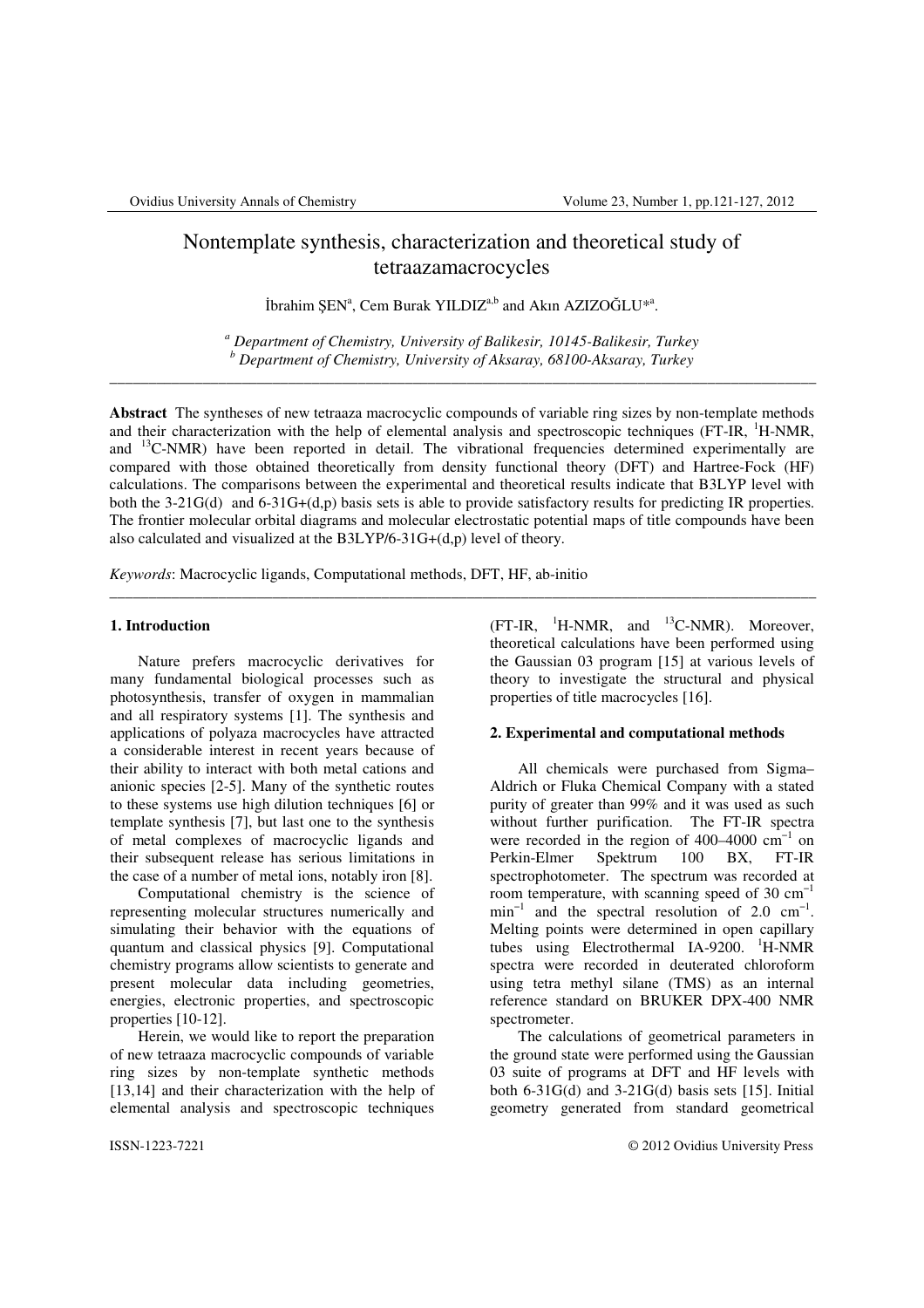parameters was minimized without any constraint in the potential energy surface at AM1 semiemprical level. This geometry was then reoptimized again at both HF and DFT levels. The optimized structural parameters were used in the vibrational frequency calculations at both HF and DFT levels to characterize all stationary points as minima. Then, vibrationally averaged nuclear positions of compounds studied herein were used for harmonic vibrational frequency calculations resulting in IR frequency together with intensities.

# **3. Results and Discussion**

# 3.1. *Synthesis of 1,2-Bis{(2-aminobenzoyl) amino}propane (5) and its computational results*

A solution of (0.1 mol) of 1,2-diaminopropane **(2)** in water and (0.2 mol) of isatoic anhydride **(1)** was added and stirred for 4 hr. The reaction mixture was stirred and the temperature raised slowly until a moderate evolution of  $CO<sub>2</sub>$  gas occurred. This was usually between 60 and 70  $^{\circ}$ C. After letting the mixture cool to room temperature, it was poured over crushed ice (**Scheme 1**).

The solid product were collected by filtration then fractionally recrystallized from dilute dioxane to give of compound  $(5)$  M.P. 178 <sup>o</sup>C; yield % 83; IR: 3468, 3277, 3057, 1624, 1578, 1533, 1487, 1446 cm<sup>-1</sup>; <sup>1</sup>H-NMR (400 MHz, DMSO- $d_6$ ): δ=8.3, 7.5-6.4, 4.2, 3.3, 1.2; <sup>13</sup>C-NMR (100 MHz, DMSO*d6*) δ (ppm):169.45-168.69, 149.63-114.65, 45.06- 44.06, 18.17. (see **Table 1**).

**Table 1.** The calculated frequencies  $(cm<sup>-1</sup>)$  of 5 at HF/3-21G(d), HF/6-31+G(d,p), B3LYP/3-21G(d) and B3LYP/6-31+G(d,p) levels of theories.  $(R^2, a)$ symbol for the coefficient of determination of a linear regression)

| Experi-        | HF/     | HF/      | B3LYP/  | B3LYP/   |
|----------------|---------|----------|---------|----------|
| mental         | $3-21G$ | $6-31G$  | $3-21G$ | $6-31G$  |
|                | (d)     | $+(d,p)$ | (d)     | $+(d,p)$ |
| 1446           | 1456    | 1449     | 1462    | 1427     |
| 1487           | 1481    | 1494     | 1472    | 1487     |
| 1533           | 1537    | 1540     | 1536    | 1525     |
| 1578           | 1581    | 1558     | 1581    | 1567     |
| 1624           | 1624    | 1621     | 1610    | 1622     |
| 3057           | 3216    | 3192     | 3066    | 3051     |
| 3277           | 3278    | 3276     | 3231    | 3220     |
| 3468           | 3407    | 3394     | 3464    | 3538     |
| $\mathbb{R}^2$ | 0.995   | 0.996    | 0.999   | 0.999    |



A solution of (0.1 mol) 1,3-diaminopropane **(3)** in water and (0.2 mol) of isatoic anhydride **(1)** was added and stirred for 4 hr. The reaction mixture was stirred and the temperature raised slowly until a moderate evolution of  $CO<sub>2</sub>$  gas occurred. This was usually between  $60$  and  $70^{\circ}$ C. After letting the mixture cool to room temperature, it was poured over crushed ice (**Scheme 1**).



**Scheme 1**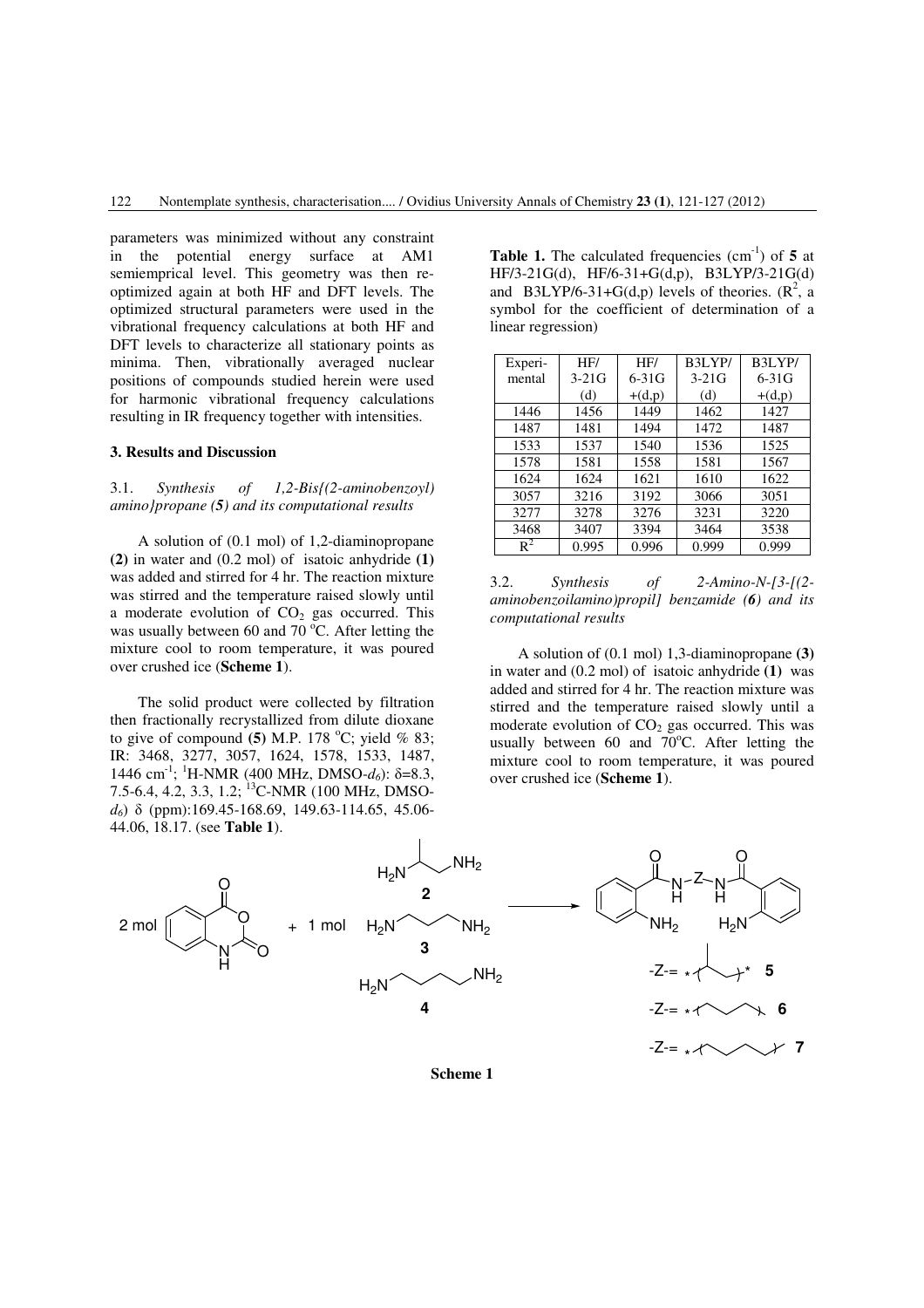The solid product were collected by filtration then fractionally recrystallized from dilute dioxane to give of compound  $(6)$ . M.P. 171 <sup>o</sup>C; yield % 85; IR: 3478, 3067, 1623, 1537, 1488, 1447, 1364 cm<sup>-1</sup>; <sup>1</sup>H-NMR (400 MHz, DMSO- $d_6$ ): δ=8.3, 7.6-6.4, 3.3, 1.7; <sup>13</sup>C-NMR (100 MHz, DMSO-*d6*) δ (ppm) :167.9, 145.6-116.2, 38.2, 29.4. (see **Table 2**).

**Table 2.** The calculated frequencies (cm<sup>-1</sup>) of 6 at HF/3-21G(d), HF/6-31+G(d,p), B3LYP/3-21G(d) and B3LYP/6-31+G(d,p) levels of theories.  $(R^2, a)$ symbol for the coefficient of determination of a linear regression)

| Experi-        | HF/     | HF/      | B3LYP/  | B3LYP/   |
|----------------|---------|----------|---------|----------|
| mental         | $3-21G$ | $6-31G$  | $3-21G$ | $6-31G$  |
|                | (d)     | $+(d,p)$ | (d)     | $+(d,p)$ |
| 1364           | 1371    | 1375     | 1375    | 1362     |
| 1447           | 1441    | 1451     | 1419    | 1417     |
| 1488           | 1488    | 1464     | 1506    | 1487     |
| 1537           | 1541    | 1535     | 1538    | 1529     |
| 1623           | 1620    | 1631     | 1635    | 1621     |
| 3067           | 3222    | 3204     | 3054    | 3062     |
| 3478           | 3406    | 3395     | 3471    | 3542     |
| $\mathsf{R}^2$ | 0.994   | 0.994    | 0.999   | 0.999    |

# 3.3. *Synthesis of 1,4-Bis{(2-aminobenzoil) amino}butane (7) and its computational results*

A solution of (0.1 mol) 1,4-diaminobutane **(4)** in water and (0.2 mol) of isatoic anhydride **(1)** was added and stirred for 5 hr. The mixture was stirred and the temperature raised slowly until a moderate evolution of  $CO<sub>2</sub>$  gas occurred. This was usually between 60 and 70  $^{\circ}$ C. After letting the mixture cool to room temperature, it was poured over crushed ice (**Scheme 1**).

The solid product were collected by filtration then fractionally recrystallized from dilute dioxane to give of compound  $(7)$ .M.P. 201 <sup>o</sup>C; yield % 84; IR: 3470, 3292, 3056, 1623, 1578, 1532, 1487, 1445 cm-1; <sup>1</sup>H-NMR (400 MHz, DMSO-*d6*): δ=8.2, 7.5- 6.4, 3.6, 3.3, 1.7; <sup>13</sup>C-NMR (100 MHz, DMSO-*d6*)

δ (ppm): 168.76, 149.5-114.5, 40.1, 26.7. (see **Table 3**).

**Table 3.** The calculated frequencies (cm<sup>-1</sup>) of 7 at HF/3-21G(d), HF/6-31+G(d,p), B3LYP/3-21G(d) and B3LYP/6-31+G(d,p) levels of theories.  $(R^2, a)$ symbol for the coefficient of determination of a linear regression)

|                | $\circ$ |          |         |           |  |  |
|----------------|---------|----------|---------|-----------|--|--|
| Experi-        | HF/     | HF/      | B3LYP/  | B3LYP/    |  |  |
| mental         | $3-21G$ | $6-31G$  | $3-21G$ | $6 - 31G$ |  |  |
|                | (d)     | $+(d,p)$ | (d)     | $+(d,p)$  |  |  |
| 1445           | 1453    | 1450     | 1423    | 1450      |  |  |
| 1487           | 1478    | 1488     | 1494    | 1488      |  |  |
| 1532           | 1537    | 1549     | 1537    | 1549      |  |  |
| 1578           | 1546    | 1563     | 1574    | 1563      |  |  |
| 1623           | 1620    | 1619     | 1635    | 1632      |  |  |
| 3056           | 3202    | 3169     | 3054    | 3169      |  |  |
| 3292           | 3295    | 3276     | 3323    | 3276      |  |  |
| 3470           | 3406    | 3395     | 3472    | 3395      |  |  |
| $\mathbf{R}^2$ | 0.996   | 0.997    | 0.999   | 0.997     |  |  |

3.4. *Synthesis of Okso4Bzo2-(6-metil)-[15]dien-N<sup>4</sup> (9)* 

(0.01 mol) Compound **5** was dissolved in 30 mL methanol and transferred to (0.01 mol) of diethyl malonate was dissolved in 30 mL methanol taken in a dropping funnel. Both were fitted to a three necked flask containing 100 mL methanol and fitted with a reflux condenser. The reaction mixture was boiled for 6 h and then the solvent was removed completely under vacuum. The solid left was recrystallized from methanol until pure products (by TLC) were obtained (**Scheme 2**). M.P. 273-274 °C; yield % 82; IR: 3468, 3053, 1624, 1577, 1537, 1487, 1447 cm<sup>-1</sup>; <sup>1</sup>H-NMR (400 MHz, DMSO- $d_6$ ):  $\delta$  (ppm) =8.12, 7.45-6.3, 4,2, 3.55, 3.35, 1.2; <sup>13</sup>C-NMR (100 MHz, DMSO-*d6*) δ (ppm) :169.3-168.6-166.95, 149.5-114.5, 52,10-44.92- 38.86, 18.0. (see **Table 4**).

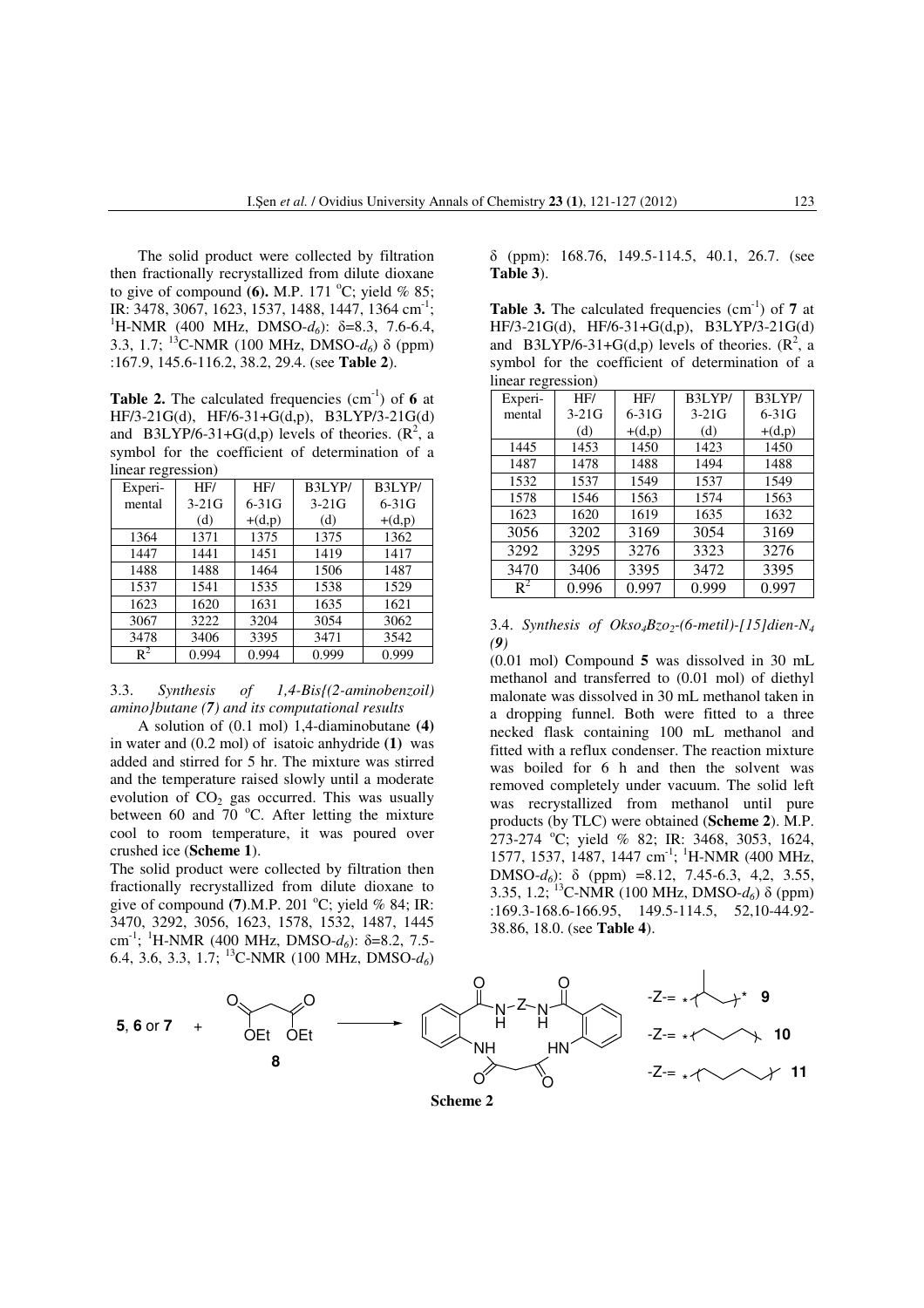| and $D.2L1110-21+O(d,p)$ identified. |         |          |         |          |  |
|--------------------------------------|---------|----------|---------|----------|--|
| Experi-                              | HF/     | HF/      | B3LYP/  | B3LYP/   |  |
| mental                               | $3-21G$ | $6-31G$  | $3-21G$ | $6-31G$  |  |
|                                      | (d)     | $+(d,p)$ | (d)     | $+(d,p)$ |  |
| 1447                                 | 1448    | 1442     | 1448    | 1459     |  |
| 1487                                 | 1488    | 1478     | 1484    | 1486     |  |
| 1537                                 | 1538    | 1542     | 1542    | 1533     |  |
| 1577                                 | 1572    | 1596     | 1566    | 1561     |  |
| 1624                                 | 1623    | 1630     | 1620    | 1622     |  |
| 3053                                 | 3206    | 3177     | 3044    | 3047     |  |
| 3468                                 | 3473    | 3450     | 3455    | 3527     |  |
| $R^2$                                | 0.997   | 0.997    | 1.000   | 0.999    |  |

**Table 4.** The calculated frequencies  $(cm<sup>-1</sup>)$  of 9 at HF/3-21G(d), HF/6-31+G(d,p), B3LYP/3-21G(d) and B3LYP/6-31+ $G(d, p)$  levels of theories.

# 3.5. *Synthesis of Okso4Bzo2[16]dien-N4 (10)*

(0.01 mol) Compound **6** was dissolved in 30 mL methanol and transferred to (0.01 mol) of diethyl malonate was dissolved in 30 mL methanol taken in a dropping funnel. Both were fitted to a three necked flask containing 100 mL methanol and fitted with a reflux condenser. The reaction mixture was boiled for 6 h and then the solvent was removed completely under vacuum. The solid left was recrystallized from methanol until pure products (by TLC) were obtained (**Scheme 2**).

M.P. 265-266 °C; yield % 85; IR: 3473, 3066, 1626, 1603, 1579, 1532, 1489, 1433 cm<sup>-1</sup>; <sup>1</sup>H-NMR (400 MHz, DMSO-*d6*): δ (ppm) =8.19, 7.45-6.3, 3.35, 1.4; <sup>13</sup>C-NMR (100 MHz, DMSO- $d_6$ ) δ (ppm) :167.9, 149.5-114.5, 40.1, 29.1, 26.3. (see **Table 5**).

**Table 5.** The calculated frequencies (cm<sup>-1</sup>) of **10** at HF/3-21G(d), HF/6-31+G(d,p), B3LYP/3-21G(d) and B3LYP/6-31+G(d,p) levels of theories.  $(R^2, a)$ symbol for the coefficient of determination of a linear regression)

| $m1$ ivervous $n1$ |         |          |         |           |  |
|--------------------|---------|----------|---------|-----------|--|
| Experi-            | HF/     | HF/      | B3LYP/  | B3LYP/    |  |
| mental             | $3-21G$ | $6-31G$  | $3-21G$ | $6 - 31G$ |  |
|                    | (d)     | $+(d,p)$ | (d)     | $+(d,p)$  |  |
| 1433               | 1428    | 1434     | 1418    | 1437      |  |
| 1489               | 1501    | 1489     | 1489    | 1487      |  |
| 1532               | 1529    | 1531     | 1531    | 1519      |  |
| 1579               | 1580    | 1578     | 1578    | 1562      |  |
| 1603               | 1612    | 1606     | 1615    | 1615      |  |
| 1626               | 1625    | 1627     | 1629    | 1624      |  |
| 3066               | 3213    | 3192     | 3052    | 3063      |  |
| 3473               | 3466    | 3409     | 3479    | 3476      |  |
| $\mathsf{R}^2$     | 0.997   | 0.996    | 0.999   | 0.999     |  |

# 3.6. *Synthesis of Okso4Bzo2[17]dien-N4 (11)*

(0.01 mol) Compound **7** was dissolved in 30 mL methanol and transferred to (0.01 mol) of diethyl malonate was dissolved in 30 mL methanol taken in a dropping funnel. Both were fitted to a three necked flask containing 100 mL methanol and fitted with a reflux condenser. The reaction mixture was boiled for 8 h and then the solvent was removed completely under vacuum. The solid left was recrystallized from methanol until pure products (by TLC) were obtained (**Scheme 2**). M.P. 291-293 °C; yield % 80; IR: 3480, 3292, 3056, 1621, 1579, 1535, 1474, 1445 cm<sup>-1</sup>; <sup>1</sup>H-NMR (400) MHz, DMSO-*d6*): δ (ppm) =8.15, 7.45-6.3, 3.35, 1.4. (see **Table 6**).

**Table 6.** The calculated frequencies (cm<sup>-1</sup>) of 11 at HF/3-21G(d), HF/6-31+G(d,p), B3LYP/3-21G(d) and B3LYP/6-31+G(d,p) levels of theories.  $(R^2, a)$ symbol for the coefficient of determination of a linear regression)

| $m1$ $m2$ $m3$ |         |          |         |           |  |  |
|----------------|---------|----------|---------|-----------|--|--|
| Experi-        | HF/     | HF/      | B3LYP/  | B3LYP/    |  |  |
| mental         | $3-21G$ | $6-31G$  | $3-21G$ | $6 - 31G$ |  |  |
|                | (d)     | $+(d,p)$ | (d)     | $+(d,p)$  |  |  |
| 1445           | 1445    | 1445     | 1425    | 1467      |  |  |
| 1474           | 1460    | 1458     | 1482    | 1475      |  |  |
| 1535           | 1540    | 1526     | 1544    | 1527      |  |  |
| 1579           | 1609    | 1560     | 1577    | 1572      |  |  |
| 1621           | 1618    | 1620     | 1627    | 1621      |  |  |
| 1735           | 1740    | 1732     | 1739    | 1739      |  |  |
| 3056           | 3195    | 3161     | 3056    | 3052      |  |  |
| 3292           | 3300    | 3296     | 3280    | 3262      |  |  |
| 3480           | 3471    | 3445     | 3494    | 3519      |  |  |
| $\mathsf{R}^2$ | 0.997   | 0.998    | 0.999   | 0.999     |  |  |

In order to obtain the spectroscopic signature of the title structures, we have performed the vibrational frequency calculations at a series levels. The experimental and theoretical frequencies are shown briefly in **Tables 1–6** to compare with each other. The structures show the presence of N—H stretching vibrations experimentally above 3000  $cm<sup>-1</sup>$  in accordance with computational calculations which is the characteristic region for ready identification of these structures. The stretching vibration of C=O group occurs in the region 1626–  $1576$  cm<sup>-1</sup>.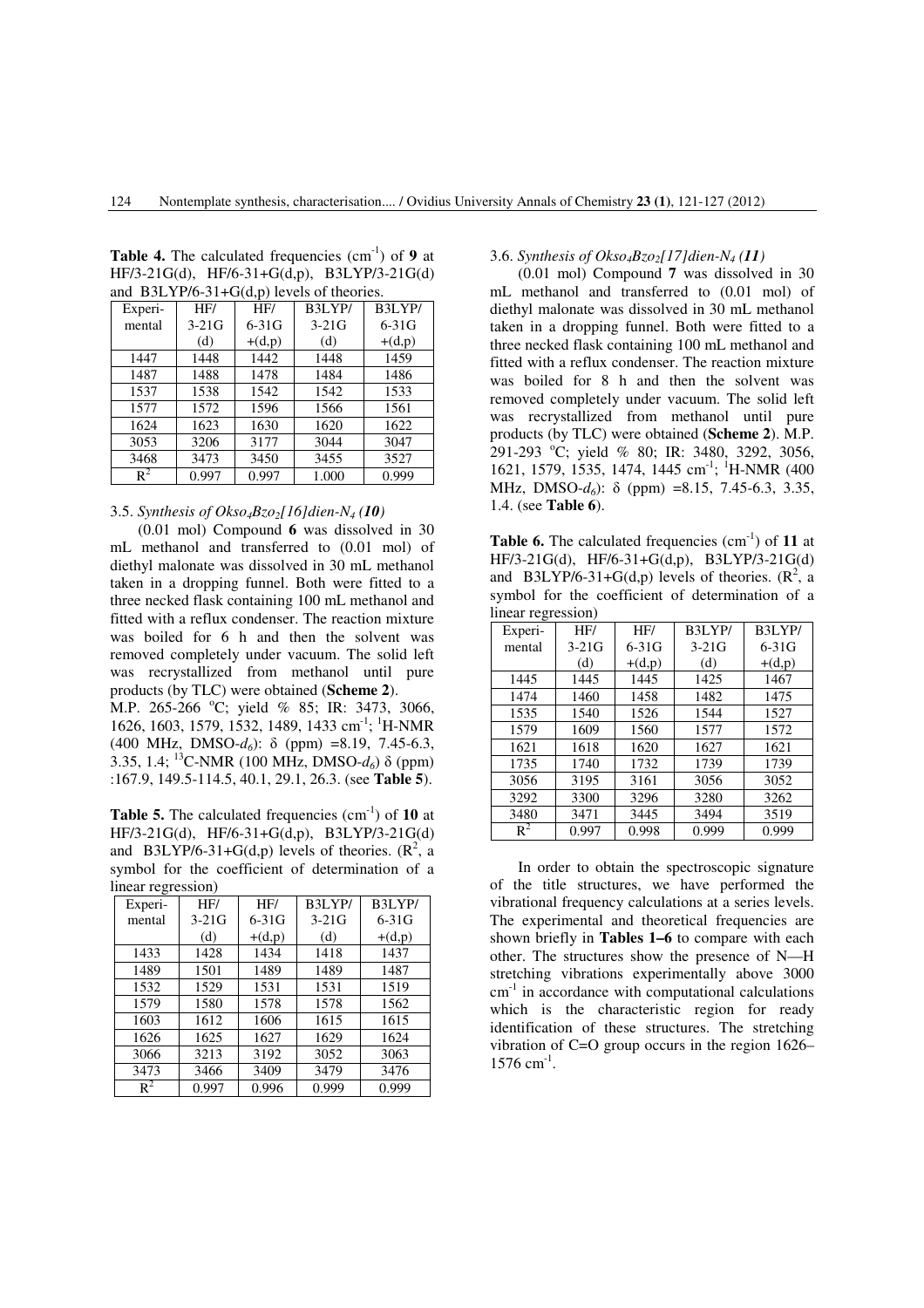

**Fig. 1.** HOMO and LUMO orbitals of **5**, **6**, and **7** at B3LYP/6-31G+(d,p) level of theory.



**Fig. 2.** HOMO and LUMO orbitals of **9**, **10,** and **11** at B3LYP/6-31G+(d,p) level of theory.

From the calculations of the title structures at HF/3-21G(d), HF/6-31+G(d,p), B3LYP/3-21G(d) and B3LYP/6-31+G(d,p) levels of theories, we also found about  $1450 \text{ cm}^{-1}$  for C=C stretching. According to calculated correlation coefficient values, especially B3LYP/3-21G(d) method is in better agreement with the experimental C=C stretching frequency than others. As can be seen from  $R^2$  values depicted in Tables 1-6, we found good agreement between theory and experiment.

The frontier molecular orbitals (highest occupied molecular orbital-HOMO and lowest unoccupied molecular orbital-LUMO) of chemical species are of prime importance to describe chemical reactivity and stability. It is known that the HOMO-LUMO gap also is a critical parameter for electric, optical and other prosperities of molecular admittance, as well as in UV-Vis spectra and chemical reactions [16-20]. A molecule with a small frontier orbital gap is more polarizable and is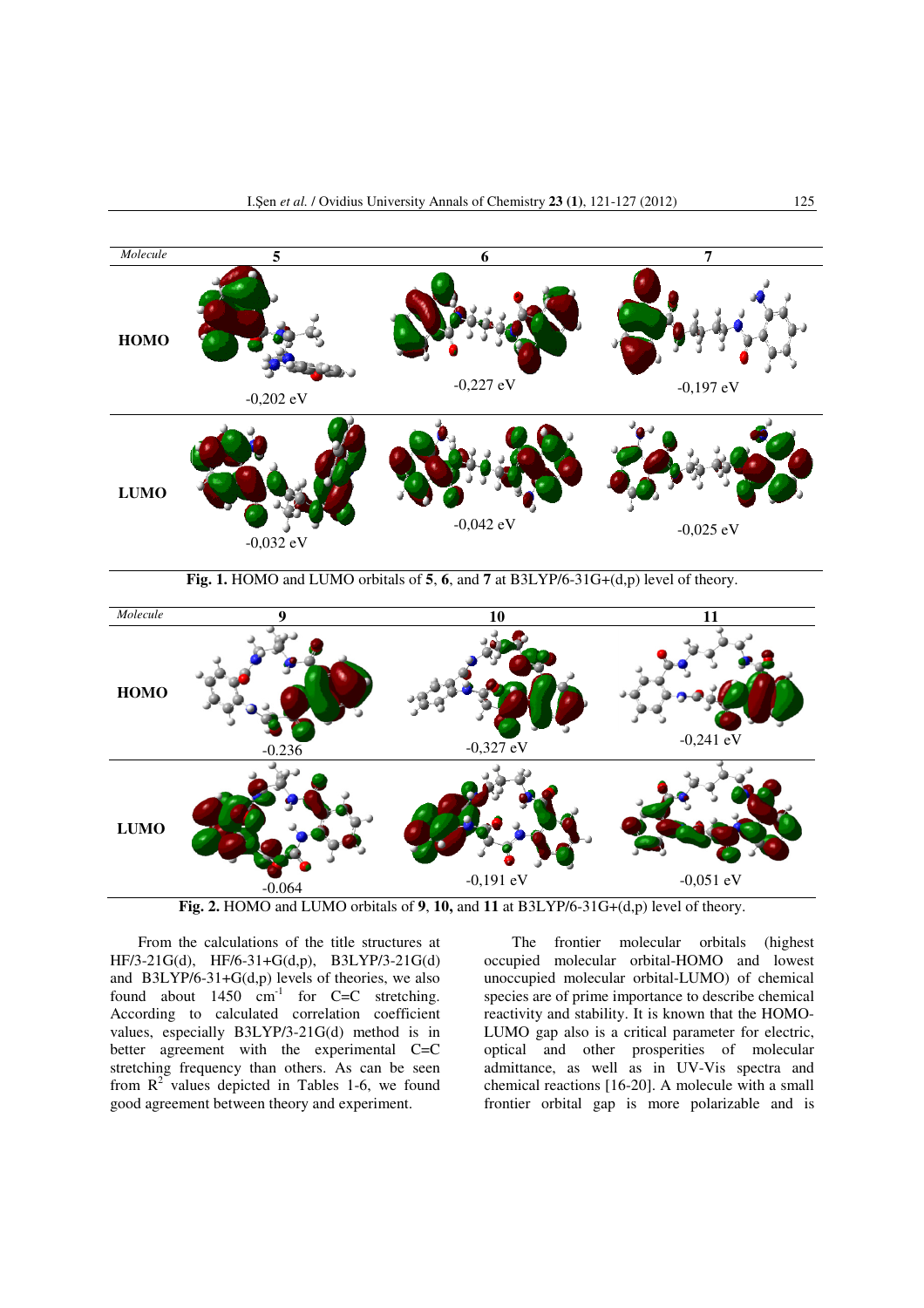generally associated with a high chemical reactivity, low kinetic stability and is also termed as a soft molecule Theoretical calculations at B3LYP/6- 31+G(d,p) theory of level for structure of **5, 6, 7, 9, 10** and **11**, are presented for the HOMO-LUMO gap with relevant energies in **Fig 1** and **2.**





**Fig. 3.** Molecular electrostatic potential maps of **9**, **10**, and **11** calculated at B3LYP/6-31+G(d,p) level.

It can be easily seen that HOMO of the structures of **5**, **6**, and **7**, are mainly on one benzene ring, whereas lowest unoccupied molecular orbital (LUMO) of the structures substantially localized on another benzene ring of title molecules. The **6** has the highest HOMO-LUMO gap ( $\Delta E=E_{LIMO}-E_{HOMO}$ ) with 0.185 eV, whereas the lowest one is on the **10**  (0.136 eV). The small energy separation means low excitation energies for many of the excited states and low chemical hardness for **10**.

The molecular electrostatic potential (MEP) is used widely for deciding sites molecular reactivity, intermolecular interactions, molecular recognition, nucleophilic reactions, electrophilic attack, and a variety of chemical phenomena as well as hydrogenbonding interactions [20-22]. Visualization of MEP is a suitable way to explain the charge distribution within a molecule. MEPs of the optimized three local minima of **9**, **10**, and **11**, shown in Fig. 3, were calculated at the B3LYP/6-31+G(d,p) level, respectively. In these figures, *blue* is partial negative (electron rich), and *red* is partial positive (electron deficient). On the other hand, the negative (red and yellow) and the positive (blue) regions in the MEP were related to electrophilic reactivity and nucleophilic reactivity, respectively. As can be seen in the diagrams, the negative regions of the title structures were observed around the N atoms, whereas a maximum positive region is localized on the O atoms for the **9**, **10**, and **11** at the B3LYP/6- 31+G(d,p) level in **Fig. 3.**

# **4. Conclusions**

The development of the compounds **5**, **6**, **7**, **9**, **10**, and **11**, is interesting as the search for supramolecular interactions between the solid complex species and covalent molecules and/or counter ions both in solid state and solution is the field of current importance [23-25]. Experimental and theoretical vibrational analyses of **5**, **6**, **7**, **9**, **10**, and **11**, have also been performed for the first time. Calculated vibrational frequencies have been compared with that obtained from the experimental IR spectrum. Experimental fundamentals are found to have slightly a better correlation for DFT than for HF method.

# **5. Acknowledgments**

The financial support of the TUBITAK (Scientific and Technological Research Council of